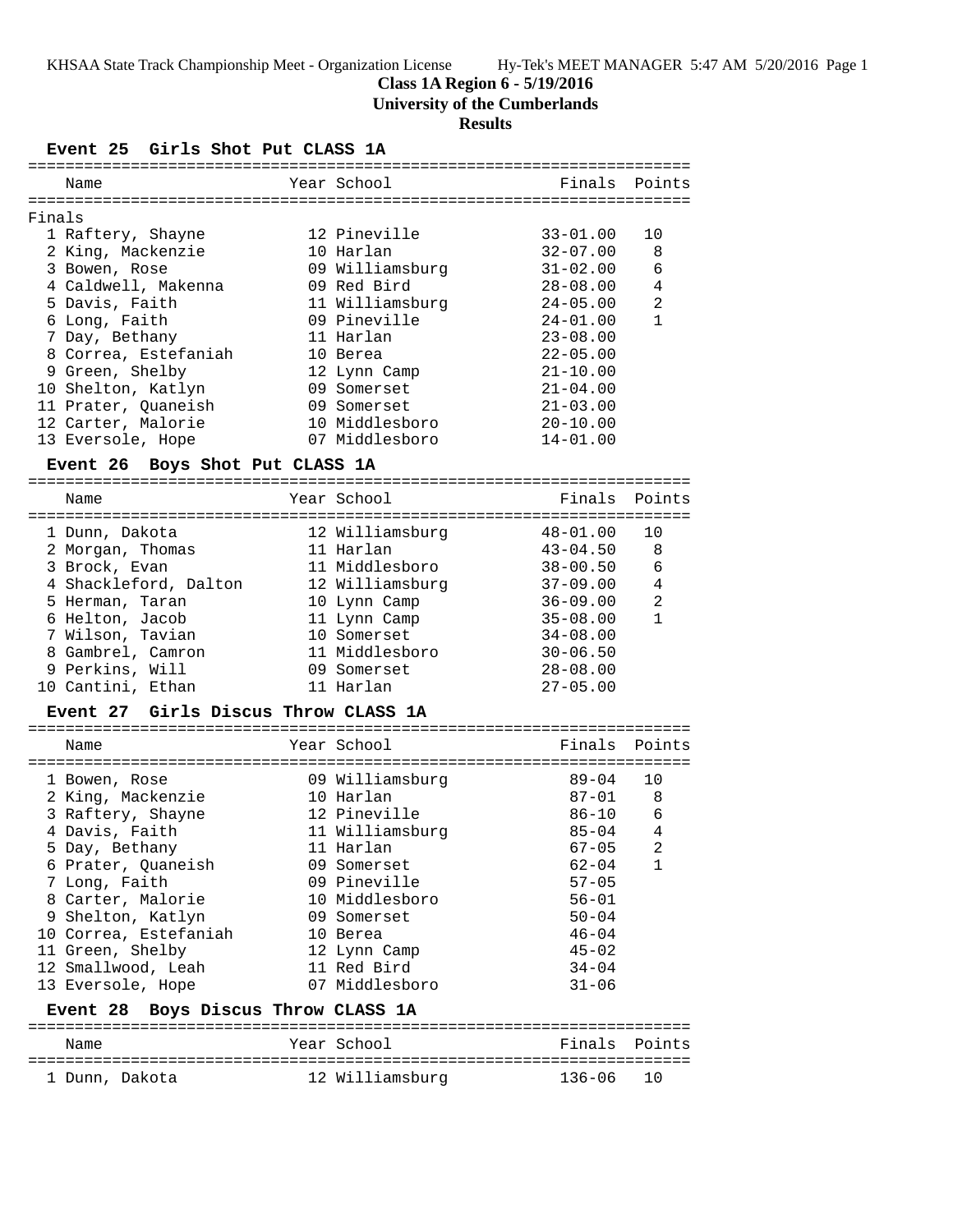**Class 1A Region 6 - 5/19/2016**

**University of the Cumberlands**

### **Results**

| Event 28 Boys Discus Throw CLASS 1A |                 |            |   |
|-------------------------------------|-----------------|------------|---|
| 2 Brock, Evan                       | 11 Middlesboro  | $126 - 05$ | 8 |
| 3 Ballou, Deuce                     | 11 Williamsburg | $98 - 00$  | 6 |
| 4 Perkins, Will                     | 09 Somerset     | $92 - 10$  | 4 |
| 5 Morgan, Thomas                    | 11 Harlan       | $90 - 01$  | 2 |
| 6 Gambrel, Camron                   | 11 Middlesboro  | $87 - 04$  |   |
| 7 Golden, James                     | 11 Pineville    | $80 - 09$  |   |
| 8 Wilson, Tavian                    | 10 Somerset     | $79 - 05$  |   |
| 9 Lawson, Trevor                    | 10 Lynn Camp    | $79 - 03$  |   |
| 10 Cantini, Ethan                   | 11 Harlan       | $63 - 03$  |   |

#### **Event 29 Girls Long Jump CLASS 1A**

======================================================================= Finale Doints

| Name               | rear pchool       | r Tugt 2     | POINCS |
|--------------------|-------------------|--------------|--------|
| 1 Alexander, Taiza | 10 Berea          | $15 - 08.75$ | 10     |
| 2 Cole, Reagan     | 10 Model          | $15 - 01.50$ | 8      |
| 3 Boggs, Lexi      | 12 Williamsburg   | $14 - 06.00$ | 6      |
| 4 Damron, Macy     | 09 Williamsburg   | $14 - 05.50$ | 4      |
| 5 Burgess, Morgan  | 12 Somerset       | $14 - 04.75$ | 2      |
| 6 Burgess, Kendall | 07 Somerset       | $14 - 02.00$ |        |
| 7 Smith, Mallory   | 11 Model          | $14 - 01.25$ |        |
| 8 Short, Autumn    | 11 Pineville      | $12 - 07.50$ |        |
| 9 Bays, Kendra     | 09 Lynn Camp      | $11 - 05.75$ |        |
| 10 Helton, Jenah   | 08 Pineville      | $11 - 05.25$ |        |
| 11 Barger, Makyla  | 09 Oneida Baptist | $8 - 08.50$  |        |

#### **Event 30 Boys Long Jump CLASS 1A**

| Name                 | Year School       | Finals Points |                |
|----------------------|-------------------|---------------|----------------|
|                      |                   |               |                |
| 1 Clawson, Alex      | 12 Model          | 19-08.00      | 10             |
| 2 Assa, Alex         | 12 Oneida Baptist | 19-00.50      | 8              |
| 3 Cornett, Isaiah    | 11 Somerset       | $18 - 07.50$  | 6              |
| 4 Mattingly, Eli     | 09 Williamsburg   | $18 - 06.50$  | $\overline{4}$ |
| 5 Zika, Noble        | 12 Oneida Baptist | 17-09.50      | 2              |
| 6 Purcell, Tristan   | 11 Somerset       | $17 - 03.75$  | $\mathbf{1}$   |
| 7 Barnes, Carter     | 09 Harlan         | $17 - 01.00$  |                |
| 8 Lee, Daniel        | 12 Red Bird       | $15 - 08.50$  |                |
| 9 Rose, Brandon      | 09 Model          | $15 - 08.00$  |                |
| 10 Jarboe, Chaz      | 08 Williamsburg   | $15 - 07.75$  |                |
| 11 Day, Steven       | 10 Harlan         | $15 - 02.75$  |                |
| 12 Simpson, Lawrence | 10 Pineville      | $14 - 10.25$  |                |
| 13 Saylor, Chirs     | 09 Pineville      | $14 - 05.75$  |                |
| 14 O'Neal, Maury     | 11 Lynn Camp      | $14 - 04.75$  |                |
| 15 Smith, Jordan     | 09 Lynn Camp      | $11 - 05.75$  |                |
|                      |                   |               |                |

#### **Event 31 Girls Triple Jump CLASS 1A**

| Name             | Year School     | Finals Points |    |
|------------------|-----------------|---------------|----|
| 1 Cole, Reagan   | 10 Model        | $33 - 09.00$  | 10 |
| 2 Hall, Lillie   | 08 Williamsburg | $31 - 02.00$  | 8  |
| 3 Smith, Mallory | 11 Model        | $31 - 01.00$  | 6  |
| 4 Short, Autumn  | 11 Pineville    | $30 - 01.50$  |    |
| 5 Boggs, Lexi    | 12 Williamsburg | $29 - 00.50$  | っ  |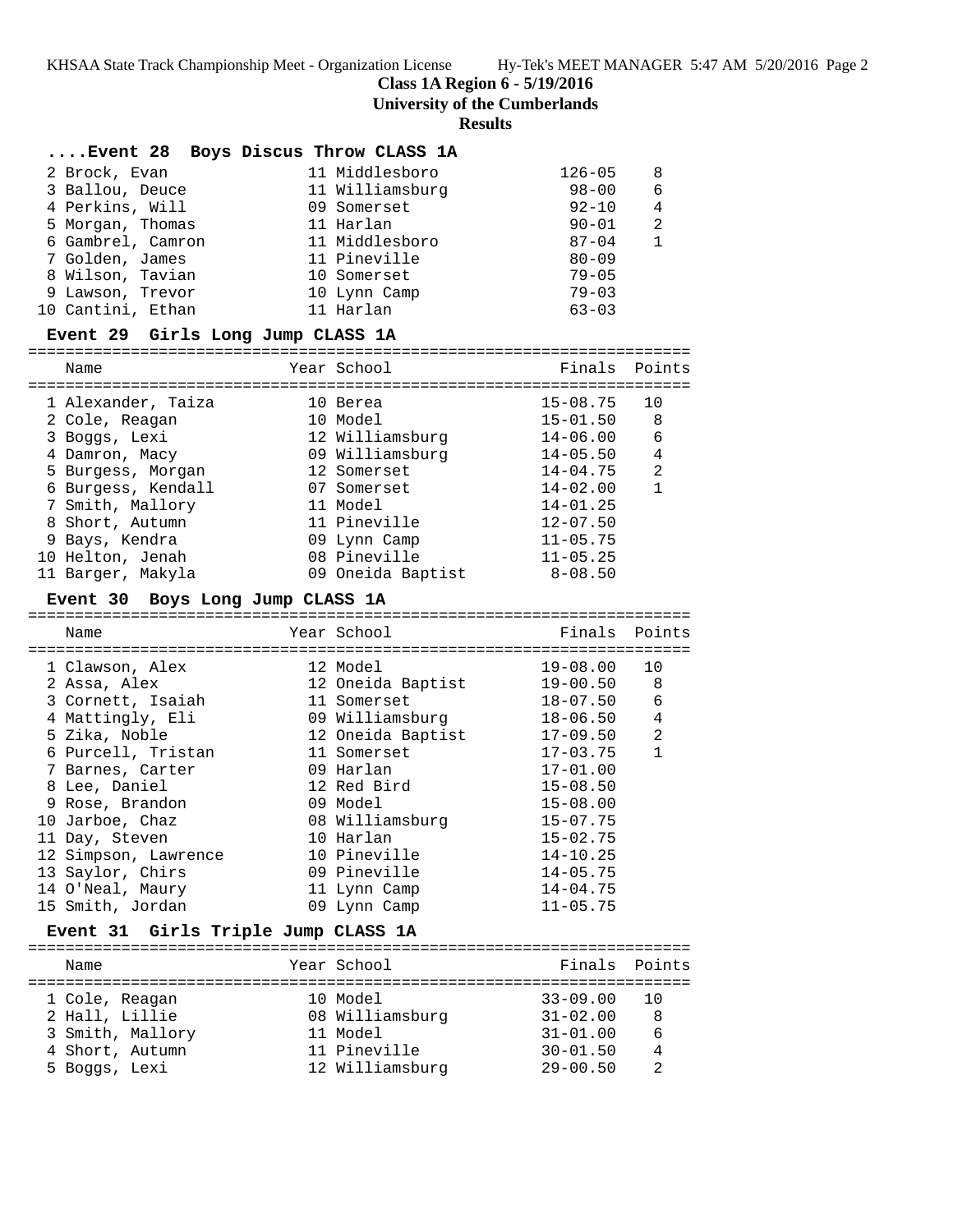KHSAA State Track Championship Meet - Organization License Hy-Tek's MEET MANAGER 5:47 AM 5/20/2016 Page 3

**Class 1A Region 6 - 5/19/2016**

**University of the Cumberlands**

# **Results**

|                                     | Event 31 Girls Triple Jump CLASS 1A              |                                 |        |
|-------------------------------------|--------------------------------------------------|---------------------------------|--------|
| 6 Herndon, Lexie                    | 07 Somerset                                      | 28-09.00<br>1                   |        |
| 7 Burgess, Kendall                  | 07 Somerset                                      | $25 - 11.00$                    |        |
| 8 Hinkle, Taylor                    | 09 Oneida Baptist                                | 25-03.50                        |        |
| Event 32 Boys Triple Jump CLASS 1A  |                                                  |                                 |        |
|                                     |                                                  |                                 |        |
| Name                                | Year School                                      | Finals Points                   |        |
| 1 Clawson, Alex                     | 12 Model                                         | $40 - 07.50$<br>10              |        |
| 2 Mattingly, Eli                    | 09 Williamsburg 40-03.00                         | 8                               |        |
|                                     | 3 Jalloh, Abubakarr 11 Oneida Baptist 38-08.00   | 6                               |        |
|                                     | 4 Collins, Steven 11 Oneida Baptist 36-10.50     | $\overline{4}$                  |        |
| 5 Hatcher, Castle                   |                                                  | $\overline{c}$<br>35-09.00      |        |
| 6 Saylor, Chirs                     | 12 Somerset<br>09 Pineville                      | $\mathbf{1}$<br>33-04.50        |        |
| 7 Jarboe, Chaz                      | 08 Williamsburg                                  | $33 - 01.00$                    |        |
| Event 33 Girls High Jump CLASS 1A   |                                                  |                                 |        |
|                                     |                                                  |                                 |        |
| Name                                | Year School                                      | Finals Points                   |        |
|                                     |                                                  |                                 |        |
| 1 Bianchi, Emma                     | 11 Harlan                                        | $5 - 02.00$<br>10               |        |
| 2 Abbott, Lillie                    | 09 Williamsburg   4-08.00 8                      |                                 | XO     |
|                                     | 3 Buchanon, Danasia $10$ Williamsburg $J4-08.00$ | - 6                             | XXO    |
| 4 King, Natalie                     | 08 Harlan                                        | $4 - 04.00$<br>4                |        |
| -- Herndon, Lexie                   | 07 Somerset                                      | ΝH                              |        |
| -- Patel, Avanti                    | 10 Model                                         | ΝH                              |        |
| -- Booher, Ashley                   | 12 Oneida Baptist                                | NH                              |        |
|                                     |                                                  |                                 |        |
| Event 34 Boys High Jump CLASS 1A    |                                                  |                                 |        |
| Name                                | Year School                                      | Finals Points                   |        |
|                                     |                                                  |                                 |        |
| 1 Zika, Noble                       | 12 Oneida Baptist                                | $6 - 00.00$<br>10               | O XO   |
| 2 Boggs, Tanner                     | 10 Williamsburg 56-00.00                         | 8                               | XXO XO |
| 3 McKenzie, Trent                   | 11 Harlan                                        | $5 - 10.00$<br>6                |        |
| 4 Barnes, Cade                      | 09 Harlan                                        | $\overline{4}$<br>5-04.00       |        |
| 5 Damron, Jackson                   | 10 Model                                         | -2<br>$5 - 00.00$               |        |
| -- Poore, Alec                      | 10 Williamsburg                                  | NH                              |        |
| <b>Event 35</b>                     | Girls Pole Vault CLASS 1A                        |                                 |        |
| Name                                | Year School                                      | Finals<br>Points                |        |
| 1 Mack, Makayla                     | 11 Williamsburg                                  | $7 - 00.00$<br>10               |        |
| -- Hall, Lillie                     | 08 Williamsburg                                  | NH                              |        |
| Event 36 Boys Pole Vault CLASS 1A   |                                                  |                                 |        |
|                                     |                                                  |                                 |        |
| Name                                | Year School                                      | Finals<br>Points                |        |
| 1 Dunn, Dalton                      |                                                  | $9 - 06.00$<br>10               |        |
|                                     | 09 Williamsburg<br>10 Model                      | $9 - 00.00$<br>8                |        |
| 2 Damron, Jackson<br>3 Jarboe, Chaz |                                                  | $8 - 06.00$<br>6                |        |
|                                     | 08 Williamsburg<br>07 Harlan                     | $7 - 00.00$                     |        |
| 4 Miller, Story<br>4 Coles, Jack    | 10 Model                                         | $\mathsf 3$<br>3<br>$7 - 00.00$ |        |